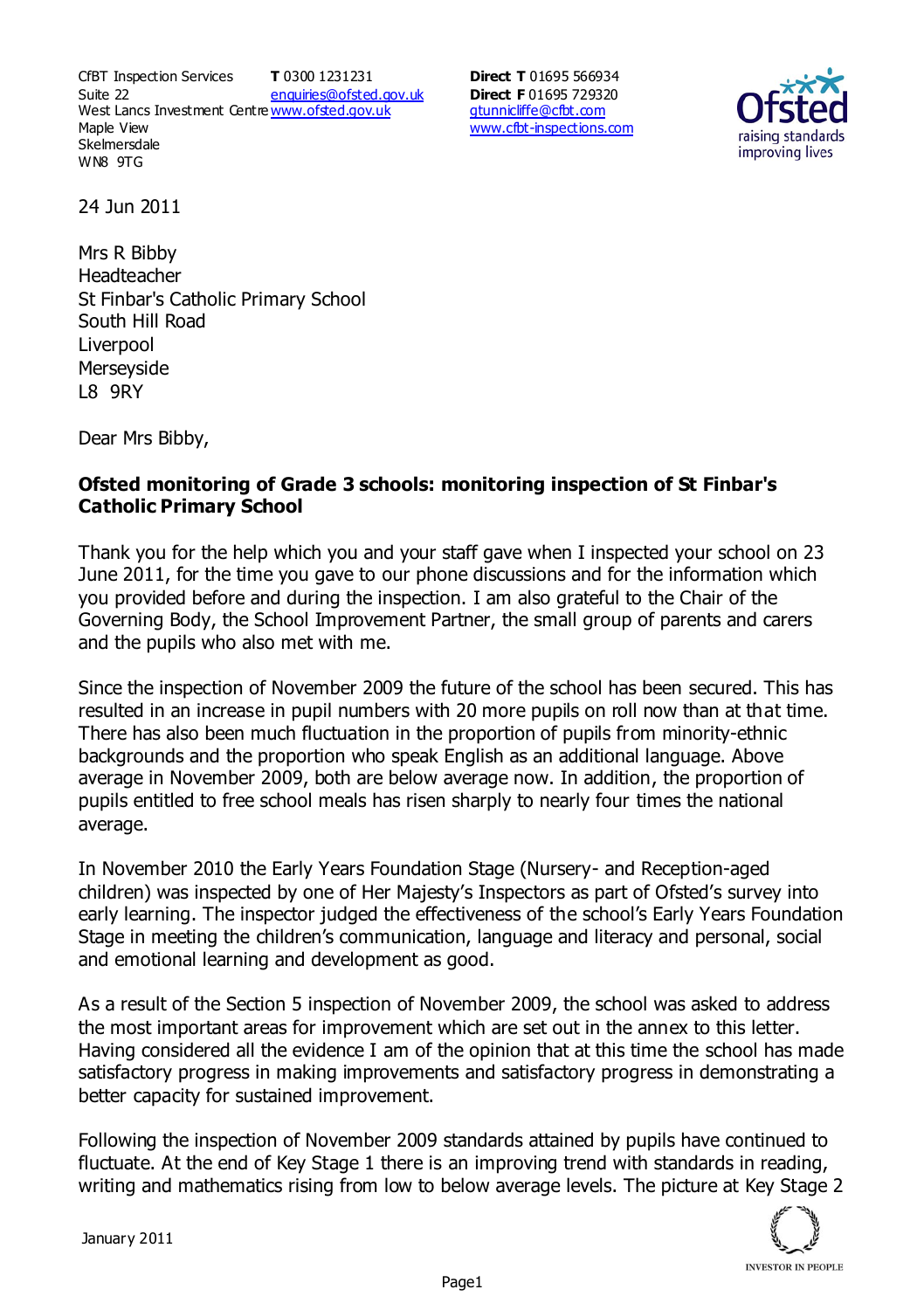

is mixed. For example, while in 2010 standards in mathematics rose from low to below average, English dipped further still. This year's teacher assessments of pupils' attainment at the end of Year 6 in English and mathematics, if translated into actual test results, point to a welcome improvement.

Since the last inspection, the school has challenged pupils to make two sub-levels progress during the course of a year. Nevertheless, senior leaders recognise this rate of progress is still not strong enough to drive up standards beyond their current levels. There are several reasons for this. First, because the school development plan does not specify precisely enough what leaders and the governing body wish to achieve, leaders and teachers are not yet able to consistently formulate accurate targets for pupils so that they may more successfully improve their work. Second, too many opportunities are missed for pupils to write independently or in an extended way in subjects such as history, geography and science. This is because there is sometimes an over reliance on worksheets which do not engage fully pupils in their learning or not enough of a subject taught. This missing of opportunities is a key factor why the more-able pupils are still not attaining the higher Levels 3 and 5. Third, while there was good quality monitoring of lessons which focused on pupils' learning well in 2009/10, this has not been sustained sufficiently this year. This, coupled with scrutinies of pupils' work which have not been as sharply focused on learning, has led to the inconsistencies and weaknesses identified in this inspection not being picked up and acted on earlier. These factors show why the school's progress in demonstrating a better capacity for sustained improvement is satisfactory rather than good.

There have been, nonetheless, a number of noticeable and welcome successes. The focus on a more practical approach to teaching and learning in mathematics is paying dividends in terms of pupils' attainment across the school. Information and communication technology is now a feature of teaching and learning across the curriculum and used to particularly good effect, for example, in enabling Year 4 pupils to understand not only the idea of sustainability but also the implications of it in terms of the resources people use on a daily basis. In addition, the piloting of an after-school club to work with a small group of pupils on their literacy skills also engaged their parents and carers well. Very importantly, and ensuring children continue to make a good start in the Early Years Foundation Stage, the strengths in this key stage identified in the November 2009 inspection and the November 2010 survey continue to be maintained and enhanced. The good teaching that was observed during the November 2009 inspection was also evident during this inspection. There is a greater awareness of the more-able pupils in that they are better identified now, although it is still the case that they are not always challenged in lessons. Nevertheless, in the majority of lessons observed during this inspection the progress pupils made was better than expected. This was because, in the main, adults asked good quality questions and made use of activities that met learning objectives well. In the two joint lesson observations carried out by the headteacher and inspector, judgements of the quality of teaching and learning were in agreement.

I hope that you have found the inspection helpful in promoting improvement in your school. I wish you all well for the future.



January 2011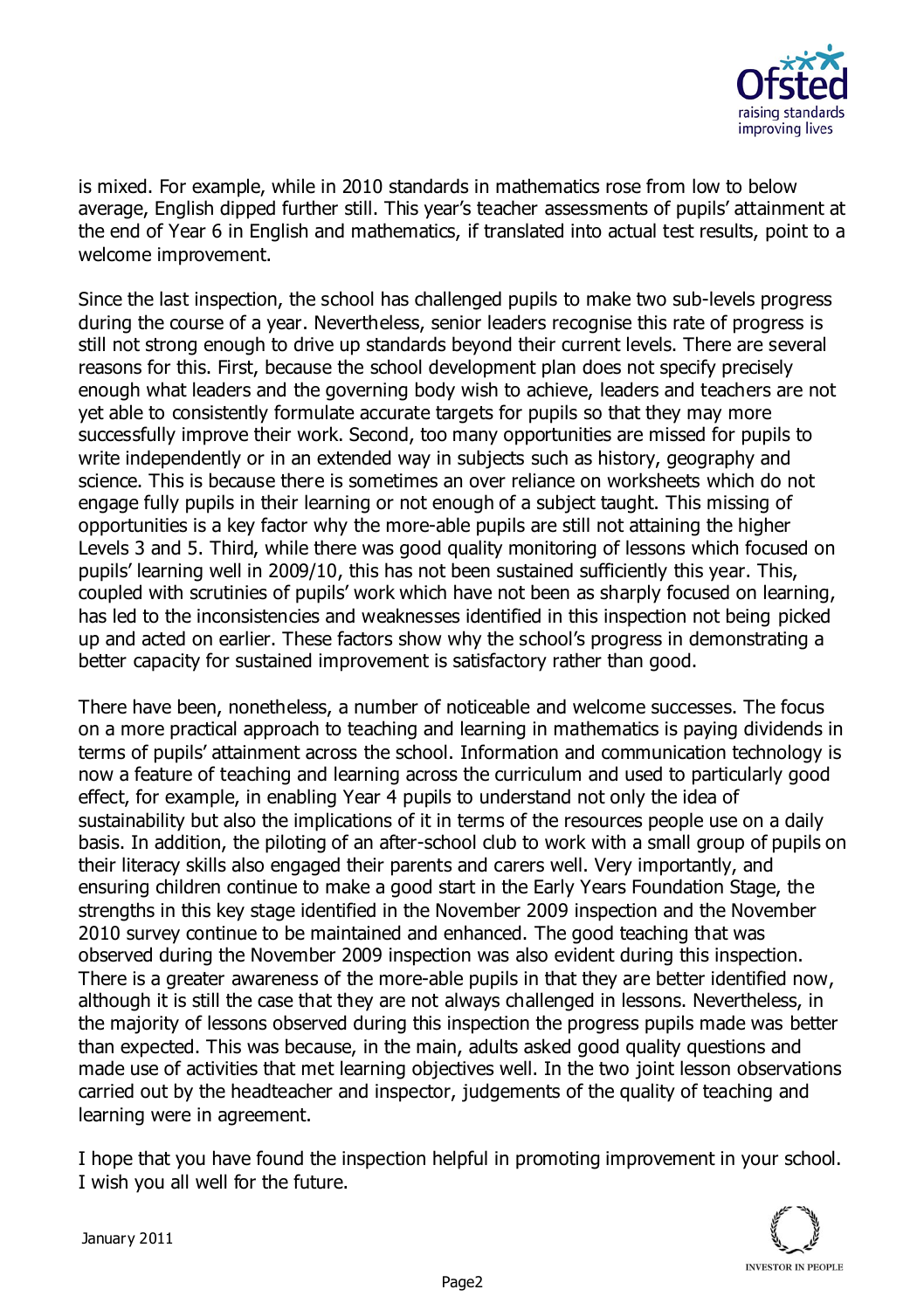

This letter will be posted on the Ofsted website.

Yours sincerely

Mr Mark Williams **Her Majesty's Inspector**